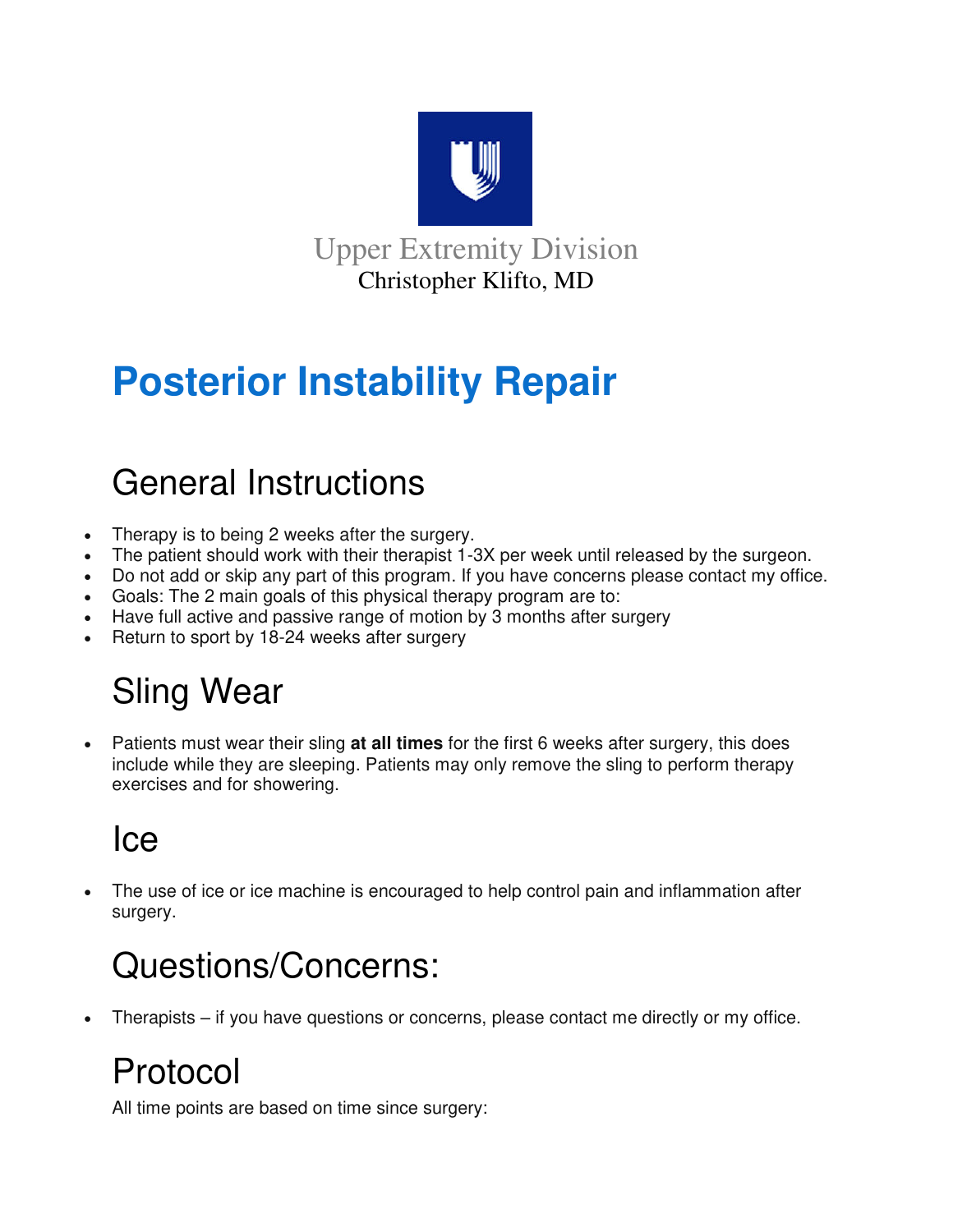#### **0-2 Weeks**

Wrist and Elbow ROM Only

#### **2 Weeks**

Passive/active assist forward elevation (FE) to 90 degrees





#### **4 Weeks**

Passive/active assist forward elevation (FE) to 120 degrees



Passive/active assist Abduction to 90 degrees

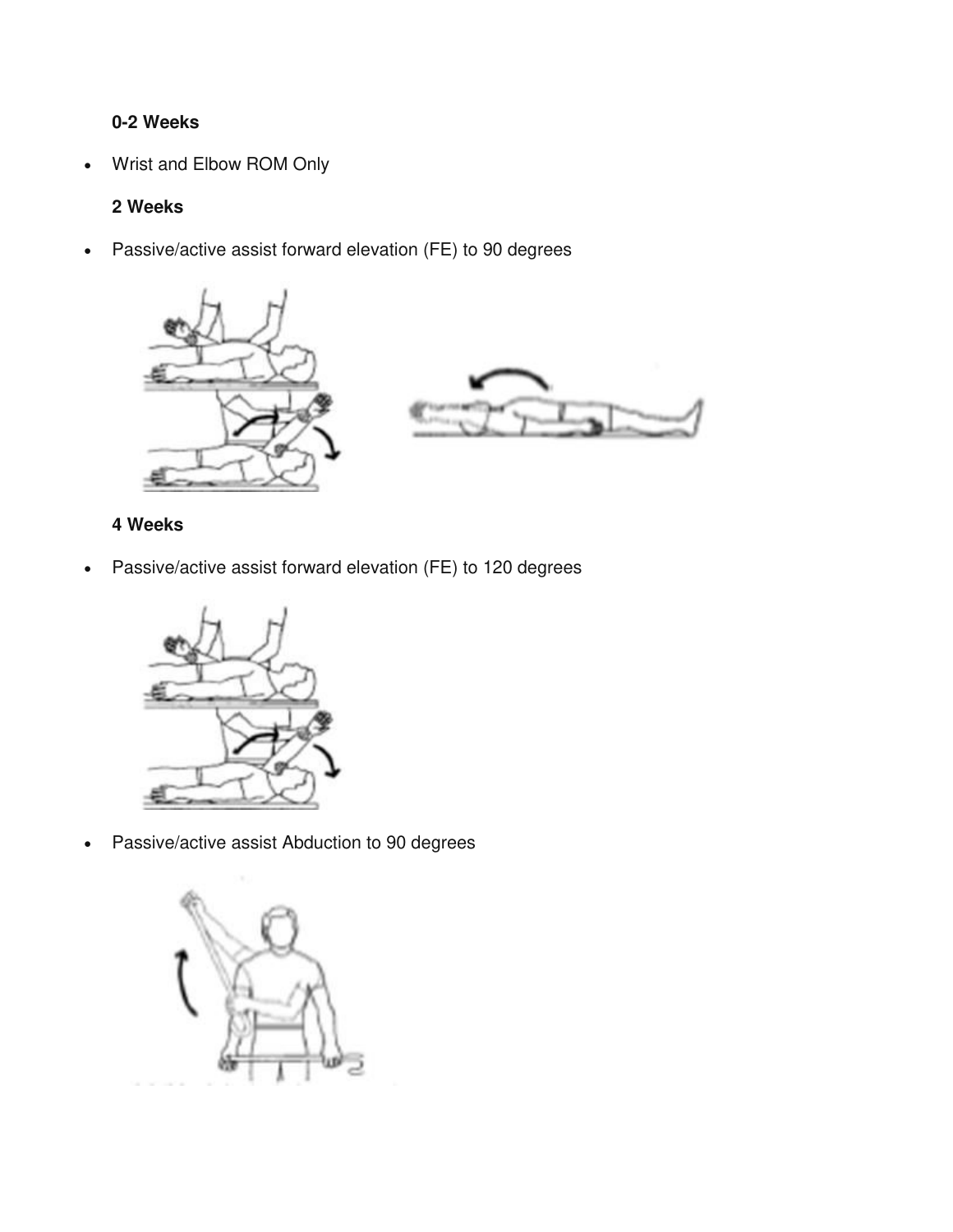- Isometrics no External Rotation (ER)
- No combined Abduction and IR!

#### **6 Weeks**

- May discontinue sling usage, unless in crowd, or on slippery surfaces
- Unlimited passive/active assist in FE
- May being active motion in all planes to remain less than passive limits
- Resisted isometrics (no ER)
- PRE's No ER/IR
- Scapular stabilizers protraction/retraction



• Anterior glides OK if needed – no posterior

#### **8 Weeks**

- Passive/active assist internal rotation to 30 degrees with arm at the side
- Passive/active assist internal rotation at 45 degrees abduction to 30 degrees
- Continue to progress with active motion
- May slowly progress to resisted exercise with therabands



**10 Weeks** 

- Unlimited internal rotation passive and active
- PRE's with IR/ER

#### **14 Weeks**